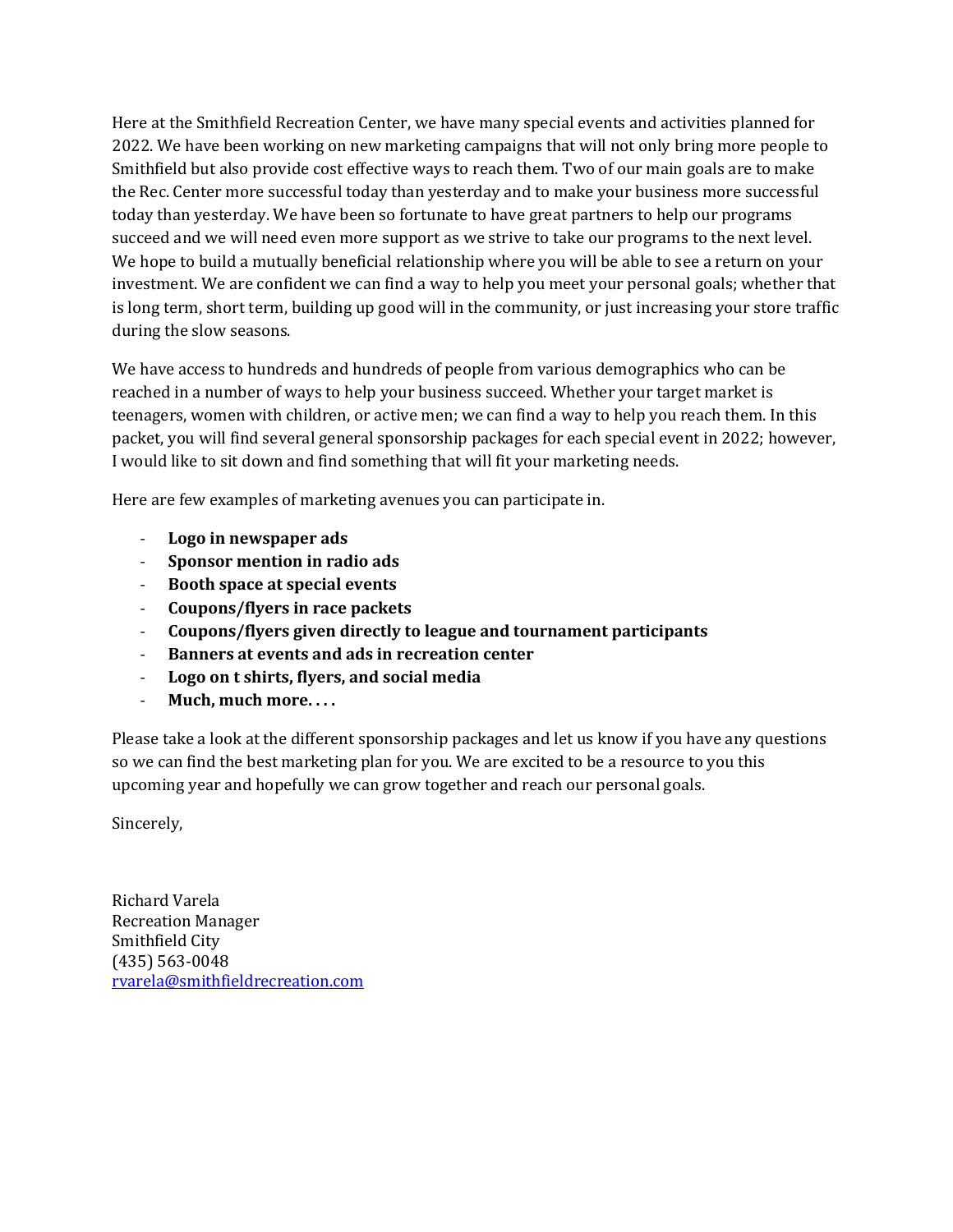# **Smithfield Recreation Sponsorships Packages**

|                                                     | \$1,500               | \$900        | \$500        | \$250             |
|-----------------------------------------------------|-----------------------|--------------|--------------|-------------------|
|                                                     | Premium               | <b>Title</b> | <b>Event</b> | <b>Supporting</b> |
| <b>Radio ad recognition</b>                         |                       |              |              |                   |
| Newspaper ad<br>recognition                         |                       |              |              |                   |
| Logo on marketing<br>material                       |                       |              |              |                   |
| Logo on website                                     | 1 year                | 6 months     | 2 months     | 1 month           |
| Link on website                                     | 1 year                | 6 months     | 2 months     |                   |
| Social media recognition<br>$(3,000+$ followers)    |                       |              |              |                   |
| <b>Recognition at movies in</b><br>the park         |                       |              |              |                   |
| <b>Banner at event</b>                              | Prominent             | Prominent    |              |                   |
| Banner at forester acres,<br><b>May-September</b>   |                       |              |              |                   |
| Ad on bulletin board in<br><b>Rec. Center lobby</b> |                       | 6 Months     |              |                   |
| <b>Youth sports</b><br>sponsorships                 | Discounted            |              |              |                   |
| <b>Booth space at event</b>                         | Prominent             |              |              |                   |
| Logo on event shirt                                 | Prominent             | Prominent    |              |                   |
| Free race entry                                     | 5 Entries<br>w/shirts | 4 Entries    | 3 Entries    | 1 Entry           |
| Item in swag bag                                    |                       |              |              |                   |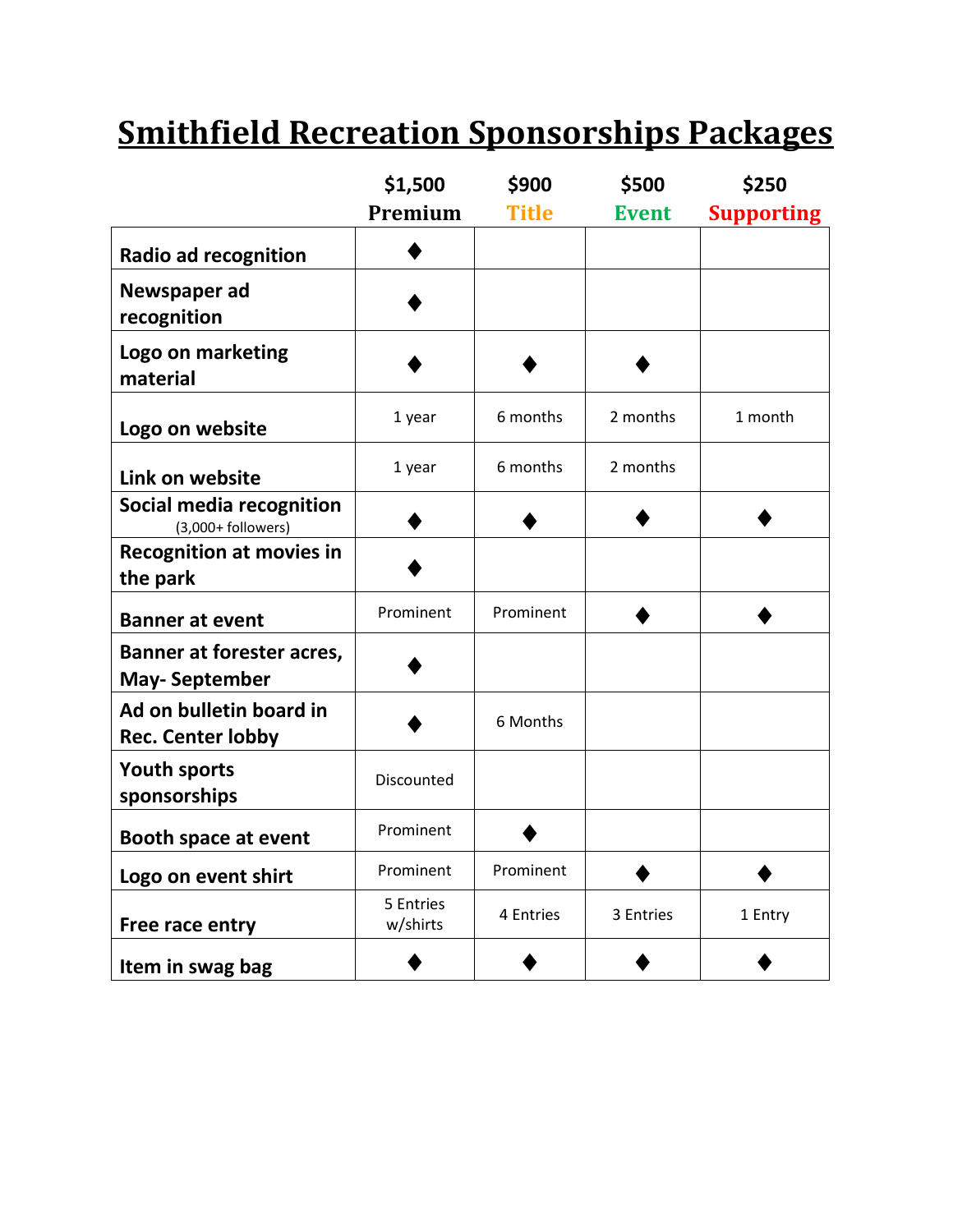# **Other Sponsorship Opportunities**

## **Health City Race Series**

## **Indoor Triathlon**

Date: **January 29** Est. attnd: 100 people

### **Health Days Race**

Date: May 14 Est. attnd: 600 people

### **16 Crossings Trail Run**

Date: June 4 Est. attnd: 250 people

### **Turkey Trot Race**

Date: November 19 Est. attnd: 750 people

| <b>Title Sponsor</b> |  | $$600$ (each race) |
|----------------------|--|--------------------|
|----------------------|--|--------------------|

**Event Sponsor \$300** (Each race)

**Supporting Sponsor \$150** (Each race)

**Contributing Sponsor \$50** (Each race)

1. Company logo on race T-shirt

2. 1 item entry for the Swag bag

# **Softball Field Advertising**

**Banners are 45" x 67" (full color, anti-fade)**

**Dates:** May – September **Est. attnd:** 1,500 people

#### **Contributing Sponsor - \$175** (per banner)

1. This option includes a banner advertising your business hung on the outfield fences at Forrester Acres Sports Complex for the summer season.

#### **Renewing Sponsor - \$100** (per banner)

1. This option is for businesses that would like to continue to advertise at Forrester Acres continuously.

## **Leagues**

#### **Youth/adult sports leagues and tournaments-** Price varies per league/tournament

- Logo on participant shirts
- Flyer to each participant with registration
- Item in swag bag or award